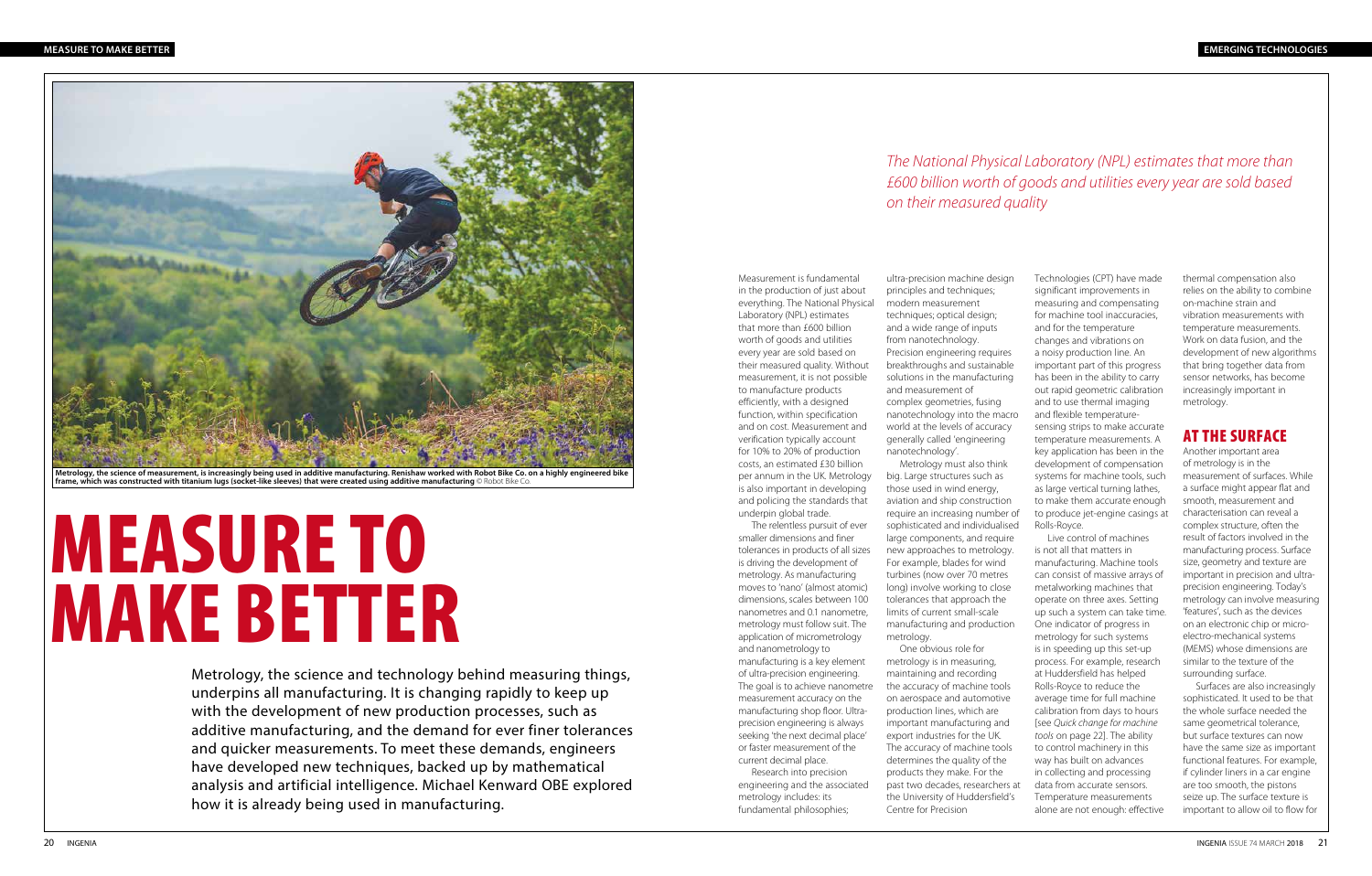electronics. These will need

#### on-line metrology to detect and enable repair of defects. The same requirement already exists for the manufacture of current silicon-based photovoltaic solar cells. At Huddersfield, research has focused on detecting defects in the 40-nanometrethick environmental barrier films for photovoltaic modules, where pin-holes in the film can allow water into modules, leading to electrical shorts and ultimately to the failure of modules.

Traditional approaches to surface metrology, mostly based on physical methods of measuring surfaces, cannot keep up with the demands of modern manufacturing. Stylus profilometry is the current stateof-the-art in terms of vertical measurement of surfaces, to quantify their roughness, with a tip scanning the surface. However, profilometry is a slow process and often cannot be used on soft or elastomeric materials, including many plastics and rubbers, or for materials that are prone to being scratched. These drawbacks rule out profilometry for optical surfaces, for example, and for nanoprinting, which is often on soft materials.

Modern approaches to surface metrology use noncontact methods such as interferometry, which uses electromagnetic waves, to carry out fast areal surface measurement of microscale and nanoscale surfaces. The most common of these is the scanning white-light interferometer (SWLI). Although one of the most flexible approaches, it is slow since the optical system must

### WITH ADDED CHALLENGES



**The titanium lugs for Robot Bike Co.'s bespoke MTB bike frame were produced using Renishaw's selective laser melting process, an additive manufacturing technology that can build components directly from computeraided design geometry using fine metal powders** © Renishaw/Robot Bike Co.

Additive manufacturing, sometimes dubbed 3D printing, is becoming an indispensable component of the manufacturing toolbox for the aerospace, medical and automotive industries. Additive manufacturing opens up opportunities in the design and creation of novel shapes, and at small production runs. It can also use a range of materials to create products that are lighter and more efficient in their use of resources. These attributes, and the geometrical complexity that it allows, mean that additive

manufacturing brings new challenges for metrology. In its recent *National Strategy 2018–25*, Additive Manufacturing UK highlighted 'test and validation' as a priority area for the UK's highvalue-manufacturing sector.

Additive manufacturing can create 3D structures that are beyond the scope of traditional metrology techniques where probes touch surfaces. This is why there are moves to use non-contact methods based on optical, electrical or magnetic measurements for example.

One example of additive manufacturing in action is the creation of frames for bicycles. Robot Bike Co. turned to Renishaw, which is involved in both metrology and additive manufacturing, when it wanted to make customised mountain bicycles. "We believe a bike should fit the individual," said Ed Haythornthwaite, the company's CEO. This meant customising the bicycle frame to each rider, which is where additive manufacturing was used. All the complex parts of the frame are made from titanium using additive manufacturing. These parts, along with more conventional carbon fibre components, allowed Robot Bike Co. to use innovative design approaches that avoided some of the failure mechanisms seen with other manufacturing techniques.

In additive manufacturing, metrology can happen in real time, in-line with measurement tools integrated into the nozzles and heat sources that lay down material, or off-line after production. On-line metrology can draw on fast imaging techniques, such as optical, X-ray, e-beam, ultrasound or scanning probes.

To alleviate the speed issue,

move through the vertical measurement range. researchers at the Engineering and Physical Sciences (EPSRC) Future Metrology Hub, based within the CPT, have developed interferometry devices with no mechanical moving parts.

This provides the possibility of very fast measurement and the ability, through clever optical design, to make the instrument robust to environmental outside influences. One such system is based on the principle of wavelength scanning interferometry (WSI).

The instrument has now become an industrial product, developed by the Centre for Process Innovation, IBS Precision Engineering and the University of Huddersfield and sponsored by the EU-funded NanoMend project. WSI is now used to detect the presence of

lubrication. Metrology has to be able to measure that 'roughness'.

Next-generation products demand super-smooth surfaces, freeform geometries or even microstructures deliberately added to the surface to provide functional performance. Such surfaces include those used in optics in high-power laser systems or in earth/space-based large telescopes. Surfaces are also crucial in interfaces in fluid dynamics, such as energyefficient jet engines, aircraft fuselages and wings. Increasingly important challenges in surface measurement include medical implants such as artificial joints, micro-electronics and MEMS machines, nano-electromechanical machines and in nanotechnology applications in general.

While it is important to be able to make precise measurements in the controlled environment of a laboratory, in manufacturing the real challenge is to make measurements at very high speed on a busy production line. The ideal is to use noncontact techniques with robust and accurate instruments that are as small and easy to use as possible and that can measure in real time and control the manufacturing processes. For example, industry is working on roll-to-roll approaches (creating electronic devices on a roll of flexible plastic or metal foil) to the manufacture of two promising new technologies, polymer solar cells and flexible

#### QUICK CHANGE FOR MACHINE TOOLS

Manufacturing depends on timing, not just the time it takes to make something such as a turbine blade, but the time that goes into setting up machine tools before production can begin. Rolls-Royce worked with staff from the Future Metrology Hub, based at the University of Huddersfield, on a project that helped to reduce the time needed to calibrate a five-axis machine tool used to make turbine blades from up to five days to less than two hours.

The research leading up to this improvement in set-up times was a part of the SAMULET (Strategic Affordable Manufacturing in the UK through Leading Environmental Technologies) programme. Led by Rolls-Royce, the first phase of this collaborative

initiative drew on the work of several universities on next-generation gas turbine technology. The overall project, which included the work at Huddersfield, ran for four years with a total budget of £80 million, and brought in Renishaw, one of the world's leading developers and suppliers of metrology systems. The research fed into the company's development of new metrology systems.

SAMULET considered several factors, including seasonal variations in working conditions. Temperature changes can affect the accuracy of machines tools, as can the need to adapt to the introduction of new products. One part of the work was to investigate different ways of monitoring temperatures. It turned out that thermal imaging is a valuable tool that can provide a lot of temperature information quickly, but it must be used with scientific rigour.

The research paved the way for better use of data captured by machine tools and their metrology systems. As in many areas of manufacturing, software plays an increasing role in these processes. One outcome of the research was a machine-tool calibration system that used methods based on artificial intelligence to optimise the measurement process and reduce downtime by a factor of 10 in manufacturing at large aerospace facilities. Monitoring data from machine tools can also help to reduce how long it takes to verify that the system is still correctly set up. Here the research, in collaboration with a team at the University of Bath, reduced verification times from 30 minutes to around two minutes.



**Rolls-Royce partners regularly with the Future Metrology Hub at the University of Huddersfield. The research carried out has developed the company's machine tools processes, for production of components such as jet-engine casings and gas turbine blades ©** Rolls-Royce